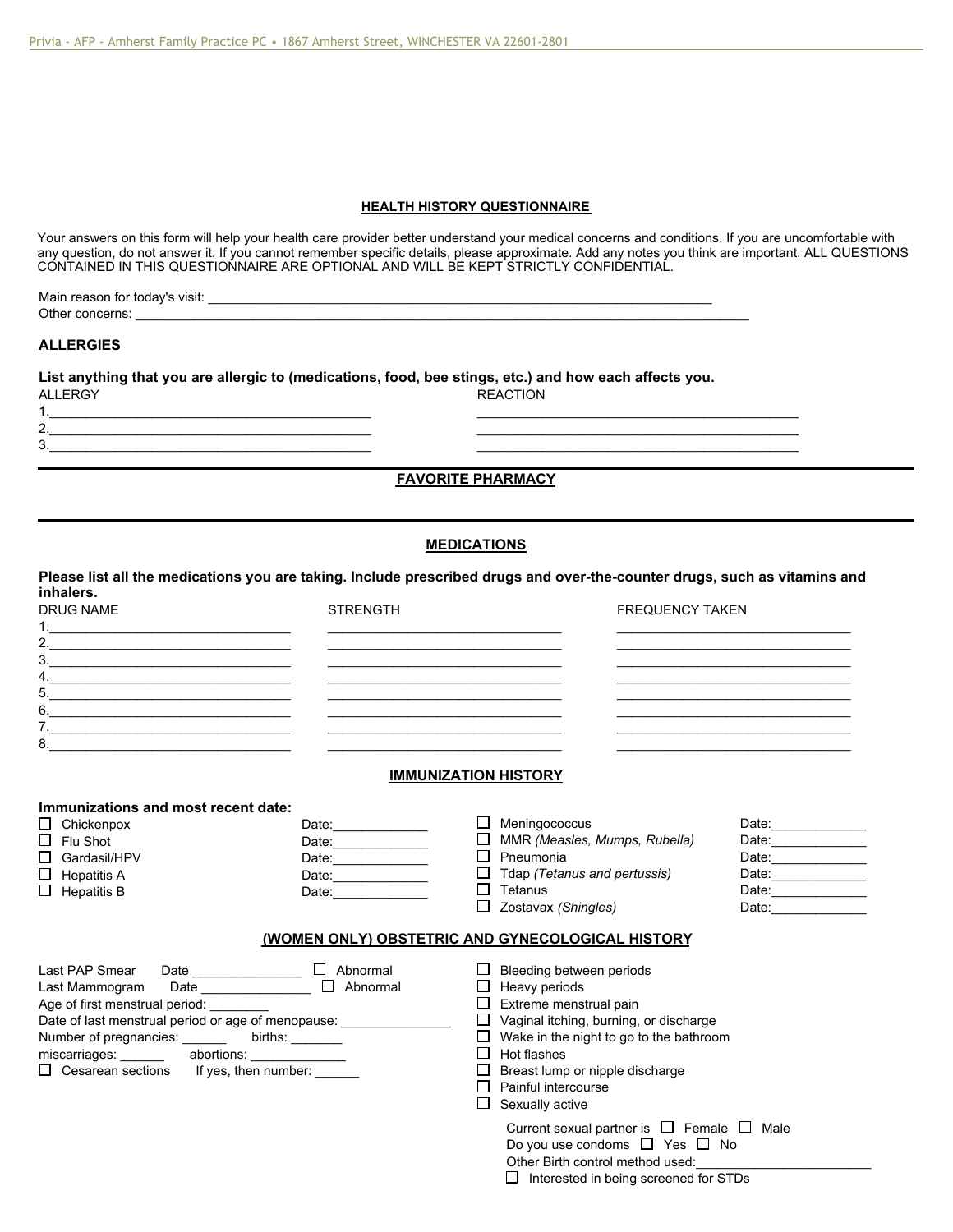**Please check all that apply:**

## **PAST MEDICAL HISTORY**

| <b>Anxiety Disorder</b><br><b>Diverticulitis</b><br>ப<br>ப<br>Arthritis<br>П<br>$\Box$<br>Fibromyalgia<br>Asthma<br>□<br>Gout<br>ப<br>Has Pacemaker<br>□<br><b>Bleeding Disorder</b><br>□<br>Blood Clots (or DVT)<br><b>Heart Attack</b><br>Ш<br>Ш<br>口<br>Cancer<br>П<br><b>Heart Murmur</b><br><b>Coronary Artery Disease</b><br>Ш<br>ப<br><b>HIV or AIDS</b><br>Claustrophobic<br>□<br>Ш<br><b>High Cholesterol</b><br>$\Box$<br>Diabetes - Insulin<br>$\Box$                                 |               | Hiatal Hernia or Reflux Disease | <b>Kidney Disease</b><br>ப<br><b>Kidney Stones</b><br>Leg/Foot Ulcers<br>Liver Disease<br>Osteoporosis<br>ப<br>$\Box$<br>Polio<br>$\Box$<br><b>Pulmonary Embolism</b><br>Reflux or Ulcers<br>П<br><b>Stroke</b><br>П |                                                                                                                                                                                                          |        |                 |  |
|--------------------------------------------------------------------------------------------------------------------------------------------------------------------------------------------------------------------------------------------------------------------------------------------------------------------------------------------------------------------------------------------------------------------------------------------------------------------------------------------------|---------------|---------------------------------|----------------------------------------------------------------------------------------------------------------------------------------------------------------------------------------------------------------------|----------------------------------------------------------------------------------------------------------------------------------------------------------------------------------------------------------|--------|-----------------|--|
| □<br>Diabetes - Non-Insulin                                                                                                                                                                                                                                                                                                                                                                                                                                                                      |               |                                 | П<br><b>High Blood Pressure</b>                                                                                                                                                                                      |                                                                                                                                                                                                          | П      | Tuberculosis    |  |
| □<br><b>Dialysis</b>                                                                                                                                                                                                                                                                                                                                                                                                                                                                             |               |                                 | Overactive Thyroid<br>□                                                                                                                                                                                              |                                                                                                                                                                                                          | $\Box$ | Other           |  |
|                                                                                                                                                                                                                                                                                                                                                                                                                                                                                                  |               |                                 |                                                                                                                                                                                                                      | <b>PAST SURGICAL HISTORY</b>                                                                                                                                                                             |        |                 |  |
| <b>SURGERY</b><br>$\begin{tabular}{c} 1. & \begin{tabular}{@{}c@{}} \multicolumn{3}{@{}c@{}} \multicolumn{3}{@{}c@{}} \multicolumn{3}{@{}c@{}} \multicolumn{3}{@{}c@{}} \multicolumn{3}{@{}c@{}} \multicolumn{3}{@{}c@{}} \multicolumn{3}{@{}c@{}} \multicolumn{3}{@{}c@{}} \multicolumn{3}{@{}c@{}} \multicolumn{3}{@{}c@{}} \multicolumn{3}{@{}c@{}} \multicolumn{3}{@{}c@{}} \multicolumn{3}{@{}c@{}} \multicolumn{3}{@{}c@{}} \multicolumn{3}{@{}c@{}} \$<br>4. <u>_____________________</u> |               | <b>REASON</b>                   |                                                                                                                                                                                                                      | <b>YEAR</b><br><b>FAMILY HEALTH HISTORY</b>                                                                                                                                                              |        | <b>HOSPITAL</b> |  |
|                                                                                                                                                                                                                                                                                                                                                                                                                                                                                                  |               |                                 |                                                                                                                                                                                                                      |                                                                                                                                                                                                          |        |                 |  |
| <b>RELATION</b><br><b>Grandmother</b><br>(maternal)                                                                                                                                                                                                                                                                                                                                                                                                                                              | ALIVE?<br>Y/N | <b>AGE</b>                      | $\Box$ Heart disease                                                                                                                                                                                                 | <b>SIGNIFICANT HEALTH PROBLEMS</b><br>$\Box$ Alcoholism $\Box$ Arthritis $\Box$ Depression $\Box$ Cancer $\Box$ Diabetes $\Box$ Genetic disease<br>$\Box$ Hypertension $\Box$ Osteoporosis $\Box$ Stroke |        |                 |  |
| Grandfather<br>(maternal)                                                                                                                                                                                                                                                                                                                                                                                                                                                                        | Y/N           |                                 | □<br>Heart disease<br>Ш                                                                                                                                                                                              | Alcoholism □ Arthritis □ Depression □ Cancer □ Diabetes □ Genetic disease<br>$\Box$ Hypertension $\Box$ Osteoporosis $\Box$ Stroke                                                                       |        |                 |  |
| Grandmother<br>(paternal)                                                                                                                                                                                                                                                                                                                                                                                                                                                                        | Y/N           |                                 | □<br>□<br>Heart disease                                                                                                                                                                                              | Alcoholism $\Box$ Arthritis $\Box$ Depression $\Box$ Cancer $\Box$ Diabetes $\Box$ Genetic disease<br>$\Box$ Hypertension $\Box$ Osteoporosis $\Box$ Stroke                                              |        |                 |  |
| <b>Grandfather</b><br>(paternal)                                                                                                                                                                                                                                                                                                                                                                                                                                                                 | Y/N           |                                 | П<br>Heart disease<br>Ш                                                                                                                                                                                              | Alcoholism $\Box$ Arthritis $\Box$ Depression $\Box$ Cancer $\Box$ Diabetes $\Box$ Genetic disease<br>$\Box$ Hypertension $\Box$ Osteoporosis                                                            |        | $\Box$ Stroke   |  |
| <b>Father</b>                                                                                                                                                                                                                                                                                                                                                                                                                                                                                    | Y/N           |                                 | □<br>Heart disease<br>ப                                                                                                                                                                                              | Alcoholism $\Box$ Arthritis $\Box$ Depression $\Box$ Cancer $\Box$ Diabetes $\Box$ Genetic disease<br>$\Box$ Hypertension $\Box$ Osteoporosis $\Box$ Stroke                                              |        |                 |  |
| <b>Mother</b>                                                                                                                                                                                                                                                                                                                                                                                                                                                                                    | Y/N           |                                 | ப<br>Heart disease<br>□                                                                                                                                                                                              | Alcoholism $\Box$ Arthritis $\Box$ Depression $\Box$ Cancer $\Box$ Diabetes $\Box$ Genetic disease<br>$\Box$ Hypertension $\Box$ Osteoporosis                                                            |        | $\Box$ Stroke   |  |
| <b>Brother/Sister</b>                                                                                                                                                                                                                                                                                                                                                                                                                                                                            | Y/N           |                                 | Ш<br>Heart disease<br>ப                                                                                                                                                                                              | Alcoholism $\Box$ Arthritis $\Box$ Depression $\Box$ Cancer $\Box$ Diabetes $\Box$ Genetic disease<br>$\Box$ Hypertension $\Box$ Osteoporosis                                                            |        | $\Box$ Stroke   |  |
| <b>Brother/Sister</b>                                                                                                                                                                                                                                                                                                                                                                                                                                                                            | Y/N           |                                 | ப<br>Heart disease<br>Ш                                                                                                                                                                                              | Alcoholism $\Box$ Arthritis $\Box$ Depression $\Box$ Cancer $\Box$ Diabetes $\Box$ Genetic disease<br>$\Box$ Hypertension $\Box$ Osteoporosis                                                            |        | $\Box$ Stroke   |  |
| Other:                                                                                                                                                                                                                                                                                                                                                                                                                                                                                           | Y/N           |                                 | ப<br>П<br>Heart disease                                                                                                                                                                                              | Alcoholism $\Box$ Arthritis $\Box$ Depression $\Box$ Cancer $\Box$ Diabetes $\Box$ Genetic disease<br>$\Box$ Hypertension $\Box$ Osteoporosis                                                            |        | $\Box$ Stroke   |  |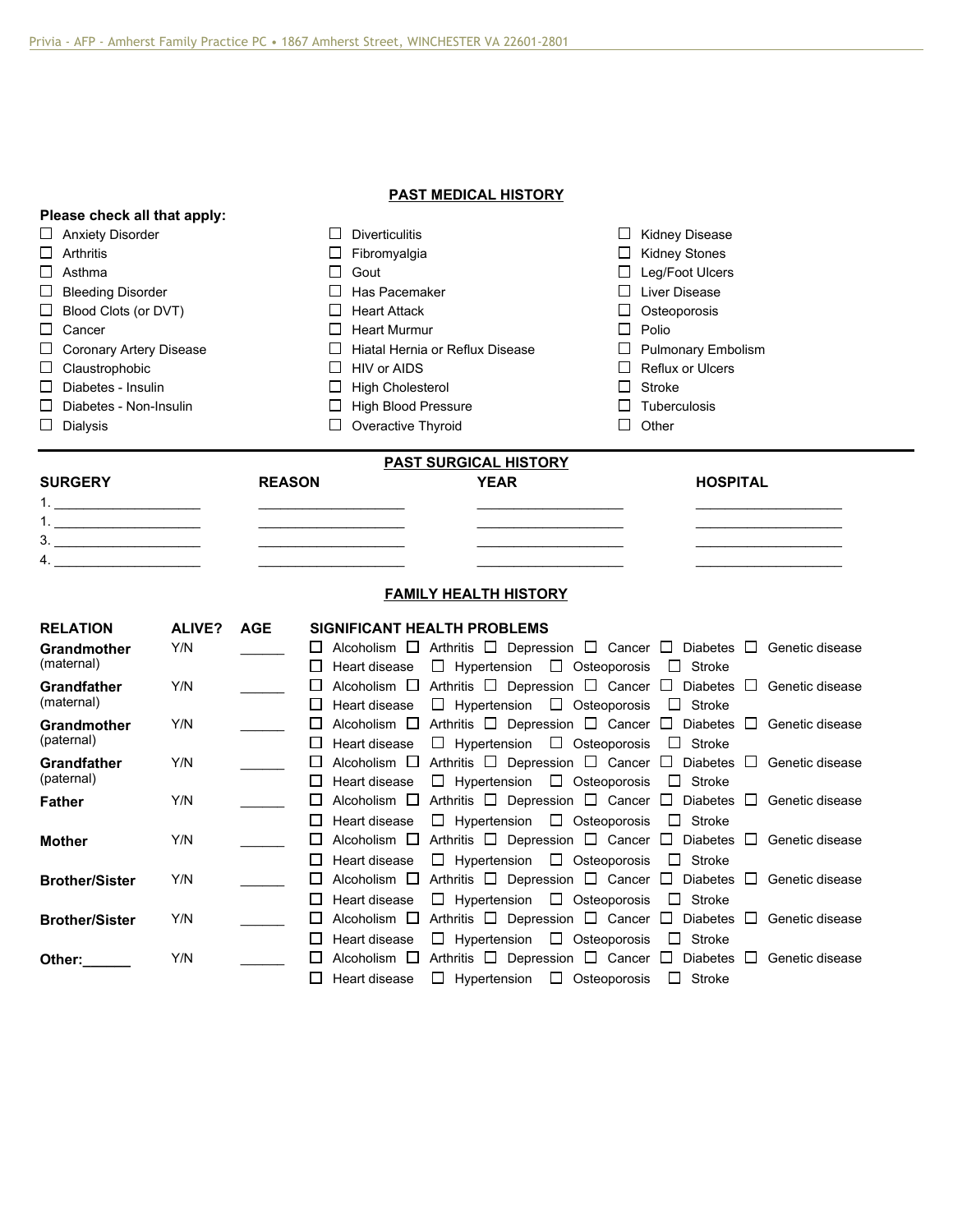# **SOCIAL HISTORY**

| Less than 8th grade<br>Education<br>ப<br>High school<br>ப<br>2 year college<br>$\Box$ 4 year college<br>$\Box$ Post graduate              | <b>Caffeine</b><br>Occasional | $\Box$ None<br>$\Box$ Heavy<br>$\Box$ Moderate<br># of cups/cans per day? |              | If not currently, did you ever use<br>tobacco? $\square$ Yes $\square$ No<br>$\Box$ Cigarettes - pks./day<br>Chew -<br>/day<br>П<br>Cigars -<br>/day |  |
|-------------------------------------------------------------------------------------------------------------------------------------------|-------------------------------|---------------------------------------------------------------------------|--------------|------------------------------------------------------------------------------------------------------------------------------------------------------|--|
| Single<br><b>Marital Status</b><br>Married<br>ப<br>$\Box$<br>□<br>Widowed<br>Separated<br>$\Box$ Divorced<br>ப<br>$\Box$ Domestic partner | <b>Alcohol</b>                | Do you drink alcohol?<br>$\Box$ Yes $\Box$ No<br>If so, how often?        | <b>Drugs</b> | $\Box$<br># of years<br>Or year guit<br>Do you currently use recreational or                                                                         |  |
| None (No exercise)<br><b>Exercise</b><br>ப<br>Level<br>Occasional exercise<br>ப<br>Moderate exercise<br>High level exercise<br>ப          | П<br>> 3 times a week         | Occasionally $\Box$ < 3 times a week<br>How many drinks per week?         |              | street drugs? $\Box$ Yes<br>$\Box$ No<br>If yes, list:                                                                                               |  |
|                                                                                                                                           | <b>Tobacco</b>                | Do you use tobacco?<br>$\Box$ No<br>Yes<br>l I                            |              |                                                                                                                                                      |  |